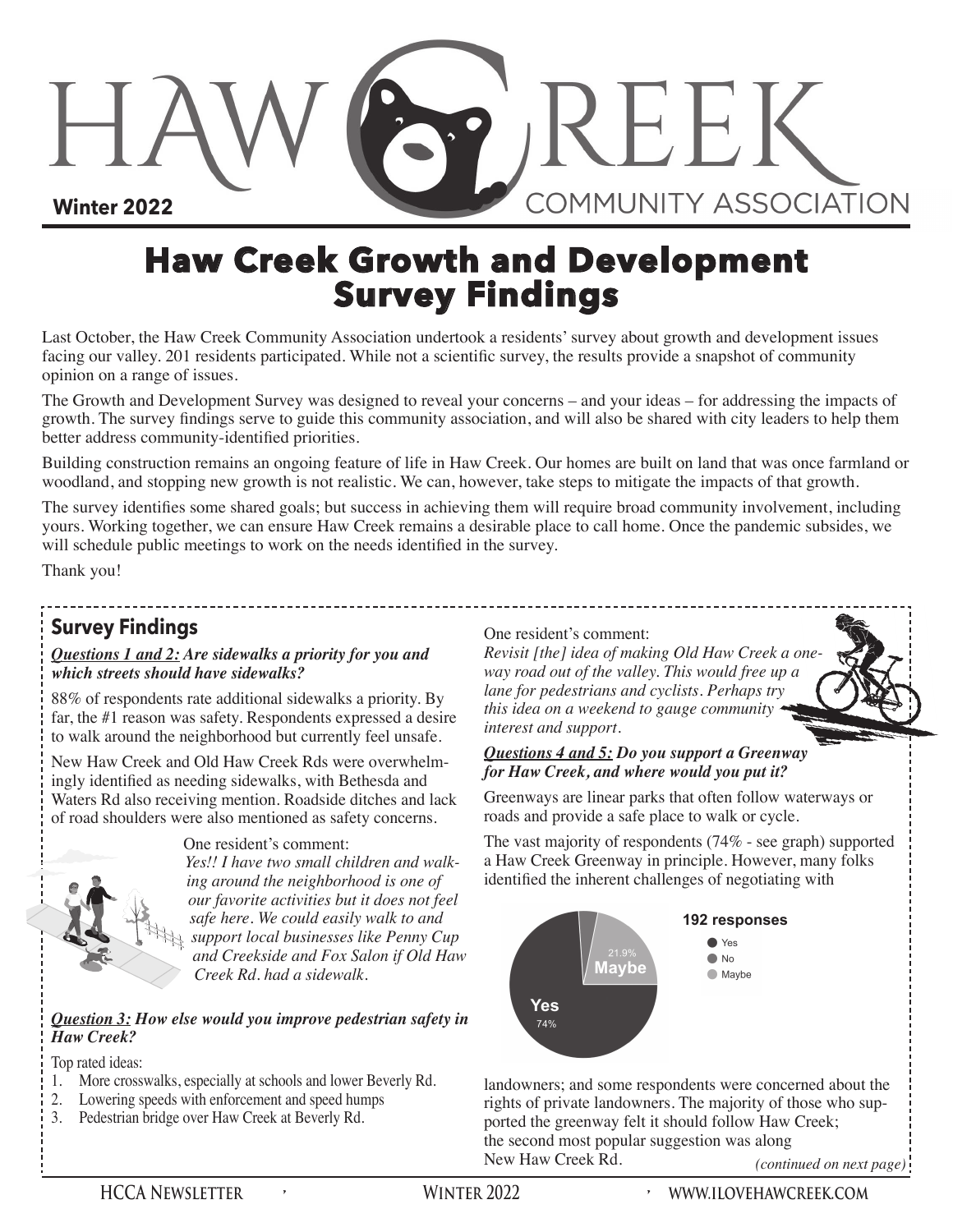## **Survey Findings** *(continued from front)*

### *Questions 4 and 5: continued*

### One resident's comment:

*Greenways definitely offer some serious logistical challenges; but the future is less car*  intensive. Imagine if we could connect with other parts of Asheville, safely, without getting in *the car!* 

### *Questions 6 and 7: Do you support preservation of open spaces and if so, how do you believe they should be utilized?*

Long time residents of Haw Creek may recall acquisition of a nine acre site on Maple Drive, now Master's Park, is an example of successful open space land preservation. There are only a few remaining large tracts of land in Haw Creek. If these properties were to become available, would you support preserving them?



84.5% of respondents support acquiring and preserving large tracts of land for preservation should the opportunity arise - an idea no one opposed. Suggested uses include:

- Nature trails for walking and hiking; picnic areas
- Recreation/sports park
- Children's playground and dog park
- Community gathering space
- Nature education/community gardens

### *Questions 8 and 9: Do you use Haw Creek Park? Why or why not?*

Haw Creek Park is a 6.2-acre park at Beverly and Avon Roads that is now twenty years old. It includes a picnic shelter, paved and natural walking trails, and historic markers.

This question resulted in a range of comments. People use this park to walk dogs, exercise,



and connect with nature and friends. However, the majority of respondents do not use this park. Many respondents raised concerns about homeless people using the park, with some feeling less safe as a result. Others describe a park not interesting and lacking in things to do.

*We love Haw Creek Park. We would love to see it cleaned up and brush cleared for better visibility and safety. Would love to have bathrooms maintained and open. Would love to see more playground equipment. (continued on next page)*

### **HCCA Board of Directors & Officers:**

MEMBERSHIP: Membership in the Association shall be available to residents, as well as property owners, in the Haw Creek community and there shall be one class of membership.

One commenter stated:

DUES: Twenty dollars (\$20) paid once annually in January. Make your check to HCCA and mail to: HCCA; P.O. Box 9193; Asheville, NC 28815 Please include: member names, postal address, phone number, and e-mail address.

| Holly Arghiere 853 New Haw Creek Rd  holly5sibs@gmail.com |                                                                   |
|-----------------------------------------------------------|-------------------------------------------------------------------|
|                                                           |                                                                   |
|                                                           |                                                                   |
|                                                           | Elizabeth Matthews 18 Rhododendron Place  libmatthews18@gmail.com |
| Barber Melton 15 Melton Dr barhes@bellsouth.net           |                                                                   |
|                                                           | Georgena Millar 115 Shadowbrook Dr georgena.millar@gmail.com      |
| Renate Rikkers28 South Leslie Lane  rerikkers@gmail.com   |                                                                   |
|                                                           | Wayne Robbins 331 East Sondley Dr waynecrobbins@gmail.com         |
|                                                           |                                                                   |

### **Officers:**

| President:  Chris Pelly  109 Cisco Rd  chris@chrispelly.com (828) 231-3704 |  |
|----------------------------------------------------------------------------|--|
| Vice-President:  Susan Michael 327 Old Haw Creek Rd  s.michael3@icloud.com |  |
| Treasurer:  Bruce Michael 327 Old Haw Creek Rd  brmichael16@gmail.com      |  |
| Secretary:  Meghan Quinn 8 Greenbriar Rd.  Meghanlq@gmail.com              |  |

# **President's Message**

Like so much else during the pandemic, forward progress on community needs has been limited. Public meetings have had to be canceled, neighborhood outreach stalled and overall progress slowed. We hope 2022 will be the year this changes but we're not there yet.

Despite these hurdles, we are making progress. By the end of 2022 both the Beverly Rd pedestrian bridge and improvements to Masters Park will be complete. And survey findings in this newsletter provide direction for future efforts.

As an all volunteer community association, we need your support. Communications like this newsletter– mailed to every Haw Creek household–are made possible by your membership. Please join or renew your \$20 annual membership at the bottom of the ilovehawcreek.com homepage.

Lastly, the annual meeting of the community association. typically scheduled for the first Tuesday in March, will likely have to be postponed. When pandemic conditions allow, we will reschedule this public meeting. An important function of the annual meeting is election of board of directors for the community association. In 2021 the annual meeting also had to be canceled, resulting in all twelve seats now being up for election in 2022. Think about making yourself available as a candidate. *Chris Pelly*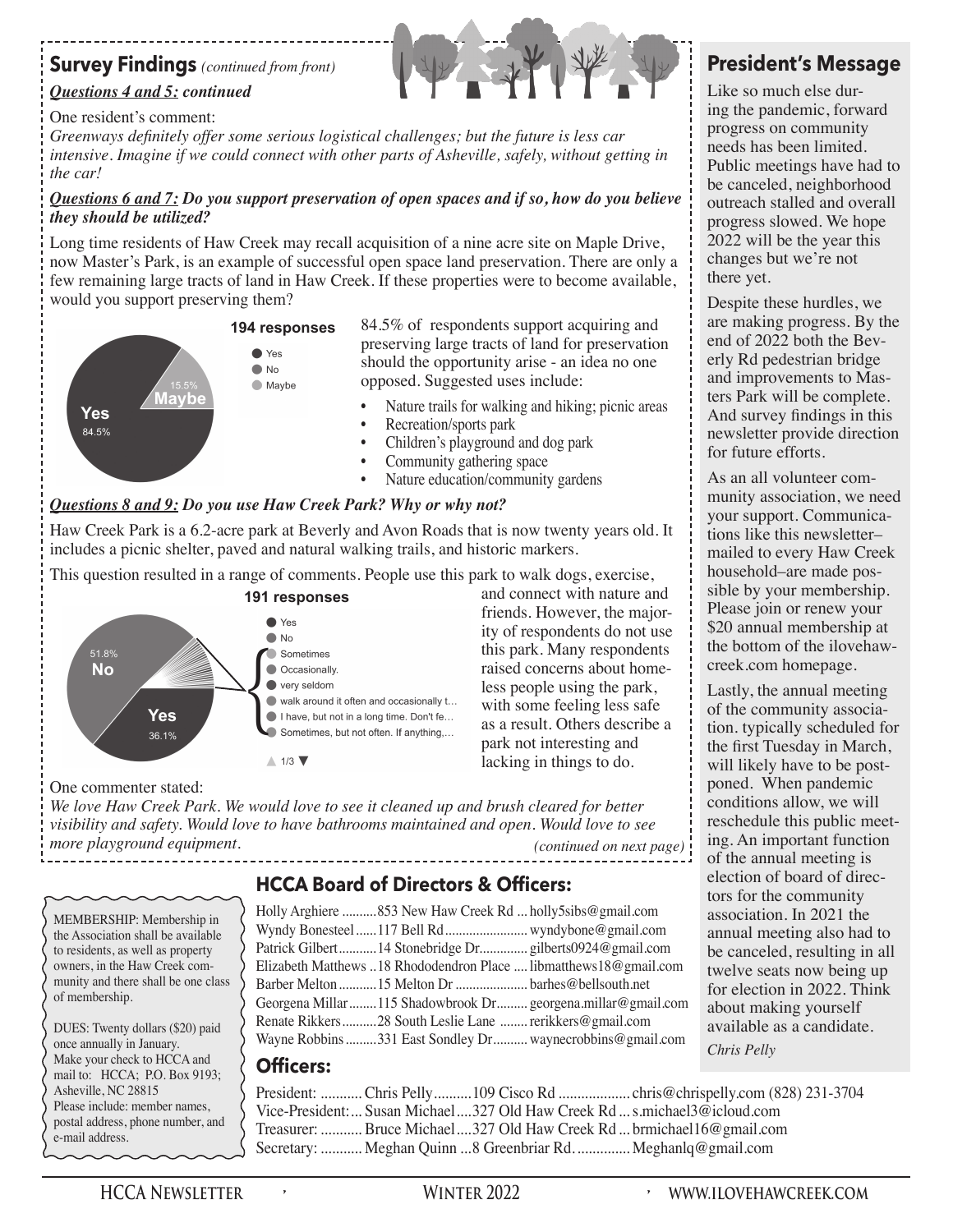# **Survey Findings** *(continued from previous page)*

### *Question 10: What improvements would you make to Haw Creek Park?*

An improved children's playground topped the list. There was also support for a pump track. Several respondents suggested removing the curtain of kudzu developing along Avon Rd., and generally opening up the park for better visibility and improved safety.



**Information about living with bears. https://bearwise.org/ Scan with your smartphone:**

### Another commenter:

*Bigger children's playground, especially since the library playground is diminished. Would like to see better integration between the park and the creek. The creek borders the park but is not connected to the park. Currently there is no interaction between the two. With the surrounding commercial area being revitalized, this seems a missed opportunity.* 

### *Question 11: Where are the traffic hot spots for drivers and pedestrians? What improvements/changes would you like to see?*



Top areas of concern are the intersections of Beverly Rd at New Haw Creek and the Tunnel/Crockett/ New Haw Creek valley entrance. Residents also expressed concern about drivers exceeding the speed limit on valley roads.

Other hot spots include the blind corner at the Old Haw Creek /Middlebrook intersection; lack of pedestrian signage at Trinity Chapel at New Haw Creek; and traffic backups at pickup time for both valley schools. Ideas for improving the Beverly

/ NHC intersection include improving sightlines, slowing intersection traffic - especially on New Haw Creek, and a footbridge over the creek keeping walkers out of Beverly Rd.

### *Question 12: As our valley grows and develops and more people move in, what steps would you suggest to protect and preserve the natural beauty of Haw Creek?*

Many suggested limits on development and density - decisions made by the City Council. Others suggested tree preservation: "require trees be planted for every tree cut down," while still others called for "more litter cleanup days."

Other residents suggested, "Giving newcomers a resource guide for preserving local nature" and "[e]ncourage homeowners to aim for wildlife friendly yards with pollinator and/or bird habitats and to grow diverse native plants and trees."

Several respondents offered a variation on this theme: "Money talks. Have a conservation fund set [up] to buy fallow land for dedication to conservation." and, "Like with Masters Park, the community must come together to buy and preserve land when opportunities present themselves."

#### *Question 13: What are the most pressing environmental issues facing our community? How can we make a positive environmental impact at the community level?*

Respondents expressed a clear interest in protecting and preserving the natural environment in a variety of contexts. Areas of interest / concern included:

- living with urban bears
- addressing invasive plant species like kudzu
- inadequate road infrastructure
- stormwater-related run-off and erosion of creek banks
- lack of recycling options at Haw Creek Mews and other apartments
- lack of sidewalks, greenways and bike lanes

*Questions 14 and 15: In years past our community association hosted barbecues, food trucks, parades, yard sales, potlucks and other events. Would you like to restart these type events? What type of events appeal to you?*

By all accounts, last year's weekly food trucks were a hit. There was a great deal of support for their return. Suggested improvements include a location with more parking and where folks can gather and can eat together. Also popular, "meet your neighbor" events like yard sales, barbecues, musical and educational programs, and other social gatherings.

### *Question 16: What did we miss? What is your top priority for preserving or improving Haw Creek?*

This question generated a range of responses, and gave people a platform to reinforce key messages from other sections of the survey. For the full list visit our website: ilovehawcreek.com.



# **Pedestrian Bridge Coming in 2022**

The campaign to build a pedestrian bridge over Haw Creek at Beverly Rd was given a boost in December when our community association was awarded a \$5,000 grant from the City of Asheville.

As an inaugural recipient of the City's Neighborhood Matching Grant program, the Haw Creek Community Association is pleased to report funding will allow this project to proceed with completion within 2022

The foot bridge over the creek will be located alongside Beverly Rd, and provide safe passage for people walking between businesses and the parking lot located across the creek. Presently, crossing the creek requires walking within oftentimes busy Beverly Rd..

The foot bridge will be built on top of an existing steel trellis owned by AT&T which is allowing this new use. Thank you AT&T! The Haw Creek Community Association also thanks the City and its leaders for partnering to address this long standing safety challenge.